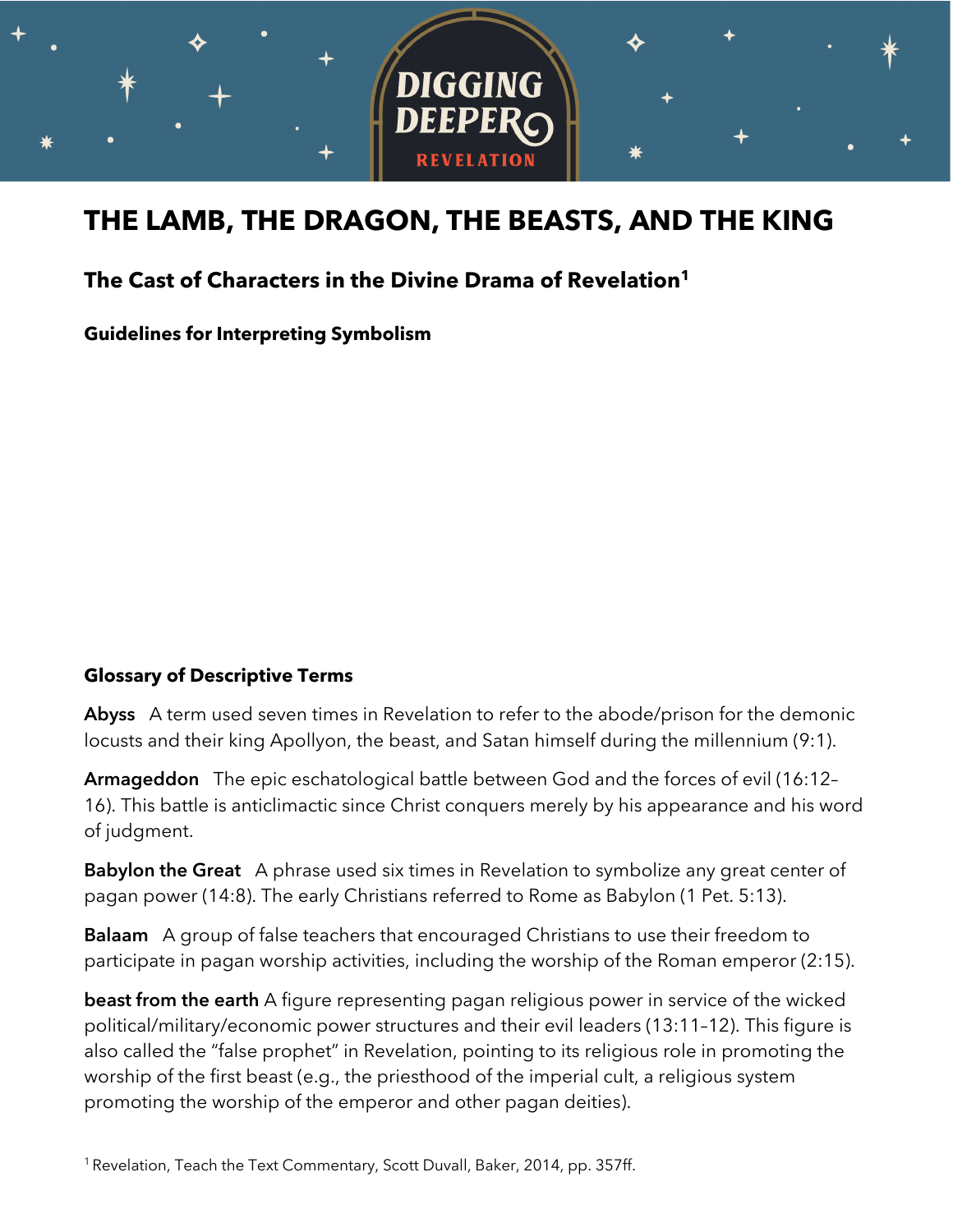

**beast from the sea** A figure representing political, military, and economic power used in the service of Satan (13:1–2). Often such pagan power is personified in a single wicked leader (e.g., Nero or Domitian in first-century Rome and Hitler in Nazi Germany). The final eschatological leader has traditionally been identified with this beast and called the antichrist, although that term is never used in Revelation.

**book of life / Lamb's book of life** The register of all true believers, those who have been granted heavenly citizenship (3:5).

**bride/wife of the Lamb** A symbol for God's holy people, the church (19:7-8). The marriage metaphor reveals the depth and fullness of God's covenant love for his people and his plan to live forever with them in the new creation.

**death and Hades** The term "Hades" refers to the realm of the dead (1:18; 6:8; 20:13, 14), not to the place of final punishment or "hell" (20:14–15). Death is the last enemy and, along with Hades, will one day be thrown into the lake of fire, symbolizing the final and total destruction of death.

**every tribe, language, people and nation** An expression that occurs seven times in Revelation to indicate universality. When referring to the faithful, it emphasizes the multicultural people of God (5:9).

**fiery lake of burning sulfur** Whereas Hades refers to the grave or realm of the dead, the lake of fire is equivalent to Gehenna, or what is traditionally understood as "hell." This place of final punishment is the second (or eternal) death (20:14–15) for all of God's enemies.

**four living creatures** An exalted order of angels resembling the cherubim of Ezekiel 1 and 10 as well as the seraphim of Isaiah 6. They represent God's creation, stand closest to God's presence, play some role in executing judgment, and lead the heavenly court in worship (4:6–8).

**great city (Sodom, Egypt, Jerusalem)** A symbol for any center of worldly power allied against God and his people (11:7–8). Rome was likely in view in the first century. This wicked city is a place of moral depravity, of oppression, and of opposition to Christ.

**great multitude** The church triumphant that has come through the great tribulation and now celebrates God's victory in heaven (7:9). This multicultural people of God is the heavenly counterpart to the 144,000 engaged in battle on earth.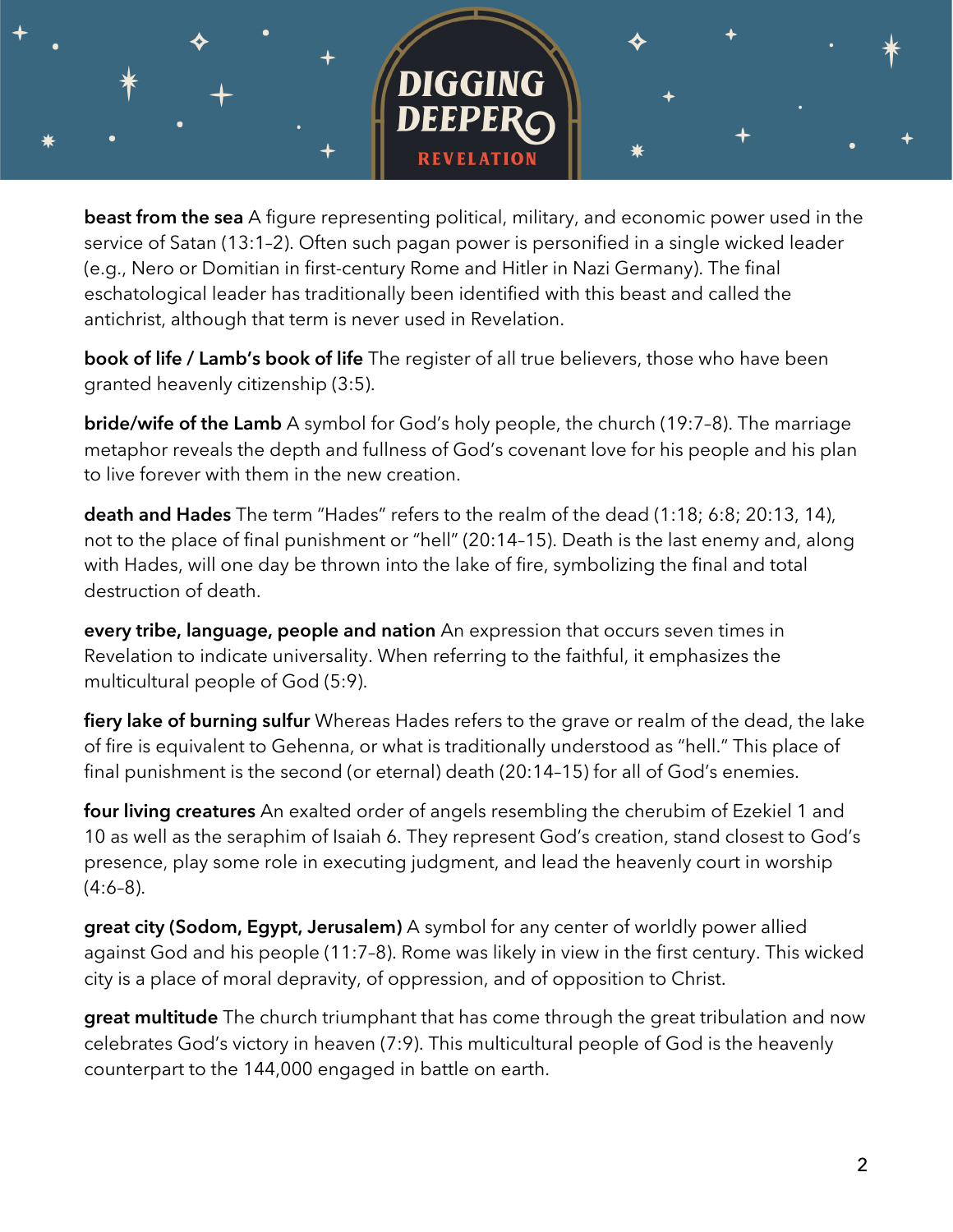

**great prostitute / woman sitting on the beast** A great center of pagan power (i.e., Babylon), undoubtedly referring to Rome in the first century. She leads others to join her in idolatry and immorality and stands in contrast to the bride of Christ depicted in Revelation 19–22.

**great supper of God** The final judgment of the wicked where the birds of prey consume the dead bodies of God's enemies (19:17–18). This eschatological feast stands in contrast to the wedding supper of the Lamb for the righteous. Here the wicked actually become the feast or the supper. great white throne The site of final judgment when those who have not been given resurrection bodies (i.e., all unbelievers) will stand before God to face eternal punishment (20:11–15).

**holy city / new Jerusalem** The new creation (new heaven and new earth) where God will live forever among his people (21:9–21). The old Jerusalem with its temple gives way to the heavenly city where the entire city will be a temple or dwelling place of God.

**inhabitants of the earth** An expression that is used consistently to depict unbelievers who rebel against God and suffer his judgment (3:10).

**Jezebel** A prophetess in Thyatira who promoted idolatry and immorality, likely by teaching that Christians could join the trade guilds and participate in the pagan worship feasts without compromising their faith (2:20). Throughout the history of God's people, Jezebel has become an enduring symbol of idolatry and wickedness.

**a kingdom and priests** A description of the church that fulfills the promise first made to Israel in Exodus 19:5–6. God's people are kingdom citizens who will reign with Christ, as well as priests with all the privileges and responsibilities of serving him (5:10).

**kings from the East / kings of the whole world** Most often pagan political powers who commit adultery with the great prostitute and are allied with the beast (16:12–16). The likely background is Ezekiel 38–39, where Gog and Magog depict human enemies who war against God's people. As an exception, 21:24 highlights redeemed nations and kings.

**Lamb** An image that combines the background of the Passover lamb of Exodus 11–12 with the Suffering Servant lamb of Isaiah 52–53 to represent Jesus Christ (5:6).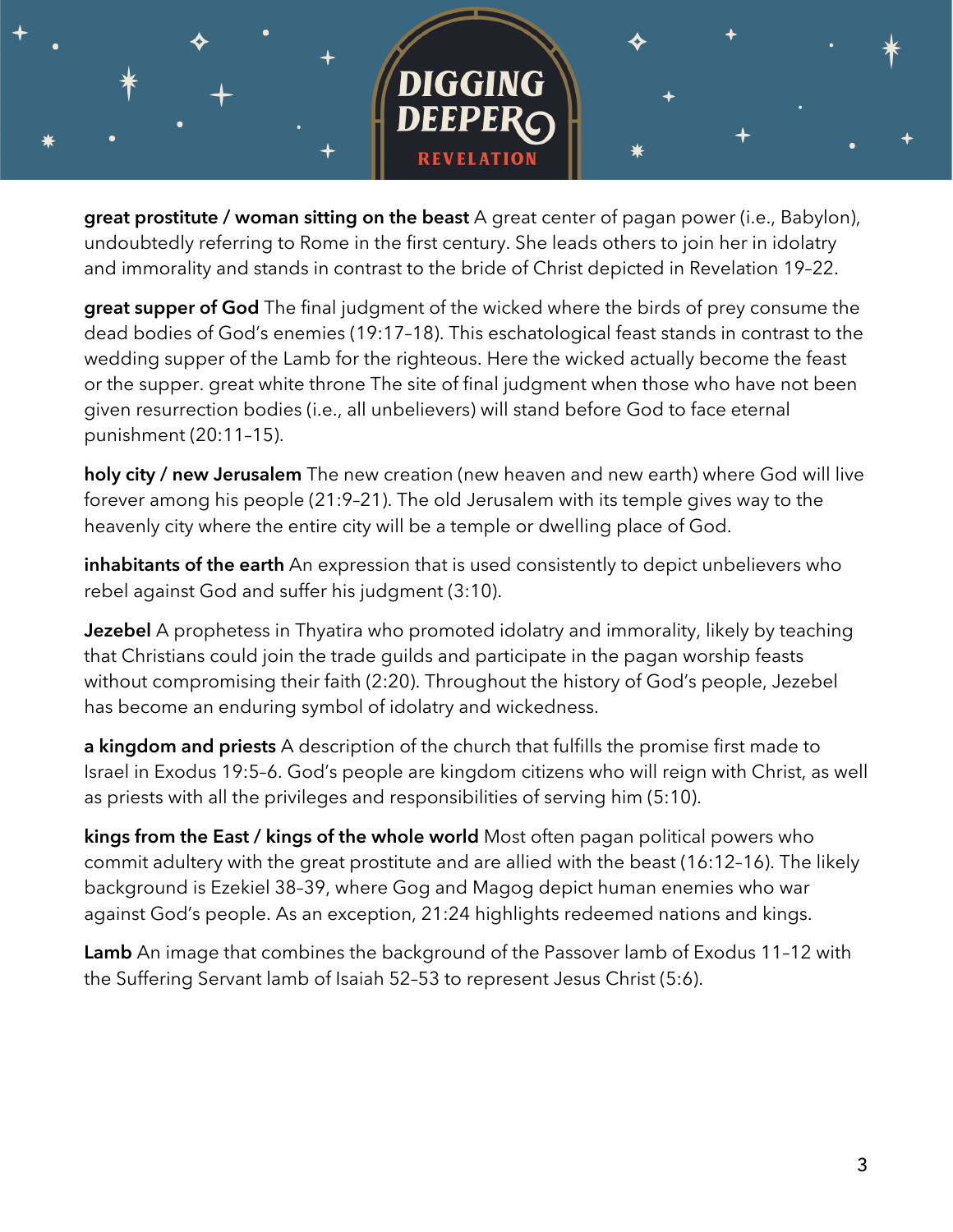

**mark of the beast** A phrase used seven times in Revelation to symbolize ownership, identification, and allegiance (13:17–18). This image provides a figurative portrayal of a person's commitments and loyalties reflected in their ethical choices and objects of worship. This mark is deliberately received by unbelievers and stands in direct contrast to the seal of the living God given to believers.

**nations** The people of the world who either follow Satan or who follow God (11:14–19).The term is used both negatively and positively in Revelation. Some among the nations oppose God and his people (equivalent in this sense to "inhabitants of the earth"), while others respond in faith. Christ has redeemed some from among the nations, but only those who follow Christ will become citizens of the new Jerusalem.

**new heaven and new earth** The expression depicting the eternal state of the new creation, where God will live forever among his people (21:1–8). This completely transformed physical universe is also described as the holy city (or new Jerusalem), a temple city, and a garden city.

**new song** A celebration by God's people of the mighty and marvelous things God has done in conquering his enemies and providing salvation in Christ (5:9). Only the redeemed are allowed to sing this new song, implying that they have endured as faithful followers of Jesus. Those who overcome will enjoy the victory celebration.

**Nicolaitans** A group of false teachers closely connected to the cults of Balaam (2:14) and Jezebel (2:20–23). They are attempting to redefine the faith to allow Christians to fit in with (and perhaps profit from) the surrounding culture with its idolatry, immorality, deceit, and false worship (2:6).

**144,000** A number that results from taking 12 (the number symbolizing completeness as well as the people of God), squaring it, and then multiplying the result by 1,000 (signifying a very large, complete number). The resulting number represents all followers of Jesus or the true Israel of God now sealed and engaged in spiritual battle (7:4).

**red dragon** Also called the ancient serpent, the accuser, the devil, or Satan (12:12). The red color alludes to his character of violence and bloodshed, and the dragon image draws on the Old Testament idea that serpents and sea monsters represent evil forces generally. Satan is God's archenemy, the accuser and tempter of God's people, and the deceiver of the world. He was defeated decisively at the cross and resurrection of Christ, and his future destruction is certain.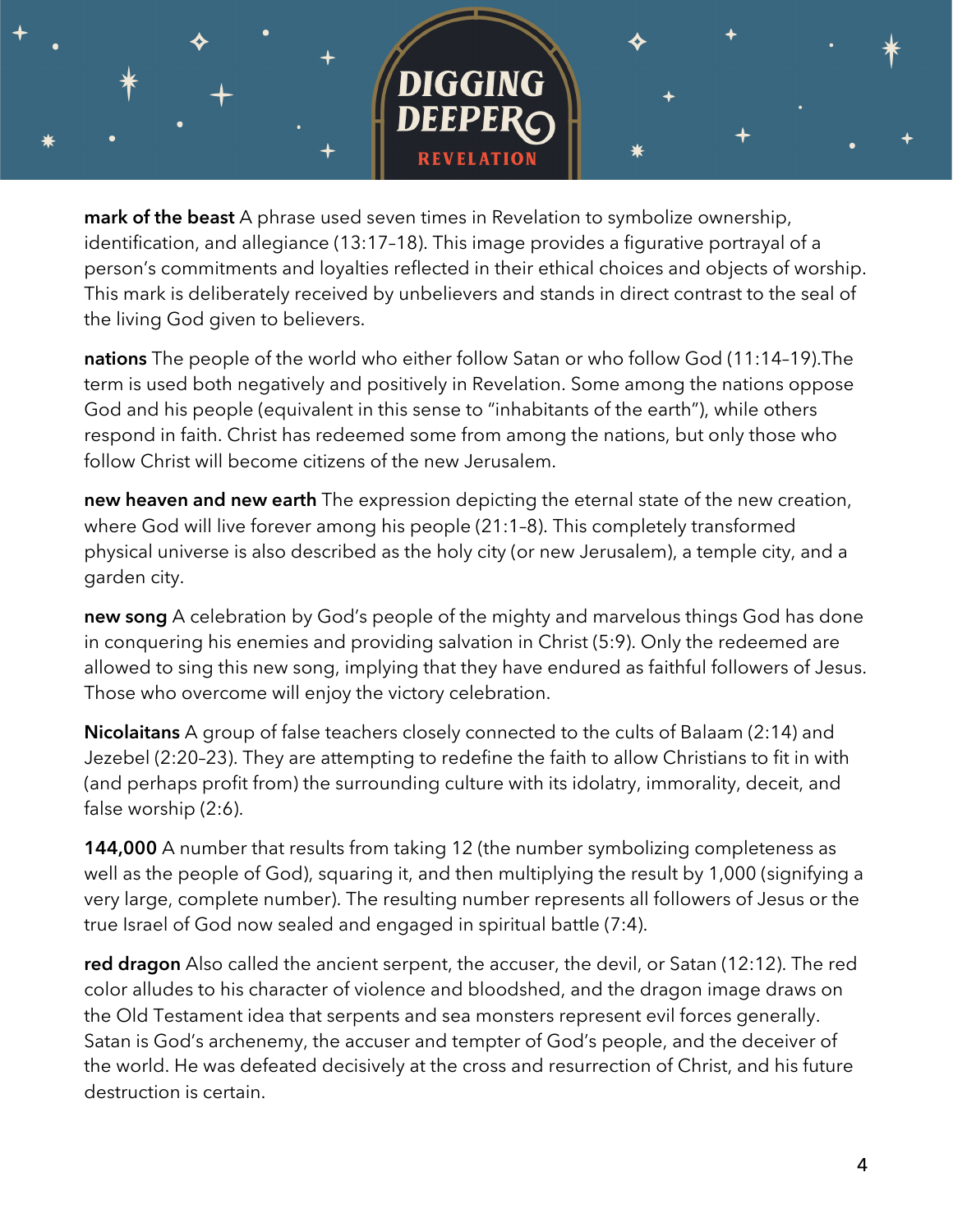



**scroll / little scroll** The scroll (chap. 5) and the little scroll (chap. 10) probably both refer to God's plan for judging evil, redeeming his people, and transforming creation, a plan anchored in the death and resurrection of Christ and consummated at his return. seal of the living God In contrast to the mark of the beast, this stamp is given only to Christ's followers and indicates God's ownership and spiritual protection of his people (7:1–8). The seal does not exempt believers from persecution or suffering but from the demonic defeat and the wrath of God. John may have in mind the Holy Spirit as the seal (cf. 2 Cor. 1:22; Eph. 1:13).

**seven golden lampstands** The seven churches of Asia Minor and the first intended recipients of the transforming vision that is the book of Revelation (1:12–16, 20).

**seven spirits of God** The sevenfold Holy Spirit (1:4; 3:1). The background is Zechariah 4:2– 10, in which God's work is accomplished by his Spirit. seven stars The angels of the seven churches (1:20). Throughout Revelation the term "angel" refers to a heavenly being rather than a human being. These angels could serve as guardian angels or as personifications of the prevailing spirit or character of each church. They identify with, serve, and represent the churches before God.

**666** The number of the beast's name (13:17–18). Most appeal to the Jewish practice of gematria to calculate the numerical value of the name of a Roman emperor (likely "Nero Caesar"). To identify the beast as Nero does not exclude the possibility of future beasts and a final eschatological beast. The number could also symbolize how the beast falls short of the trinity of perfection (777) or the "number" of Jesus (888). Both emphasize that the beast is a complete failure.

**throne** A symbol of God's absolute sovereignty and majesty (4:2). God's throne or sovereign rule is the central image in the book around which everything else revolves.

**tree of Life** A symbol of eternal life in the presence of God, full of never-ending provision (22:1–5).

**twenty-four elders** An exalted order of angels that serves as part of the heavenly council and in some sense represents the people of God (twelve tribes and twelve apostles). Their primary role is related to worship, since they are often portrayed as falling down (4:4).